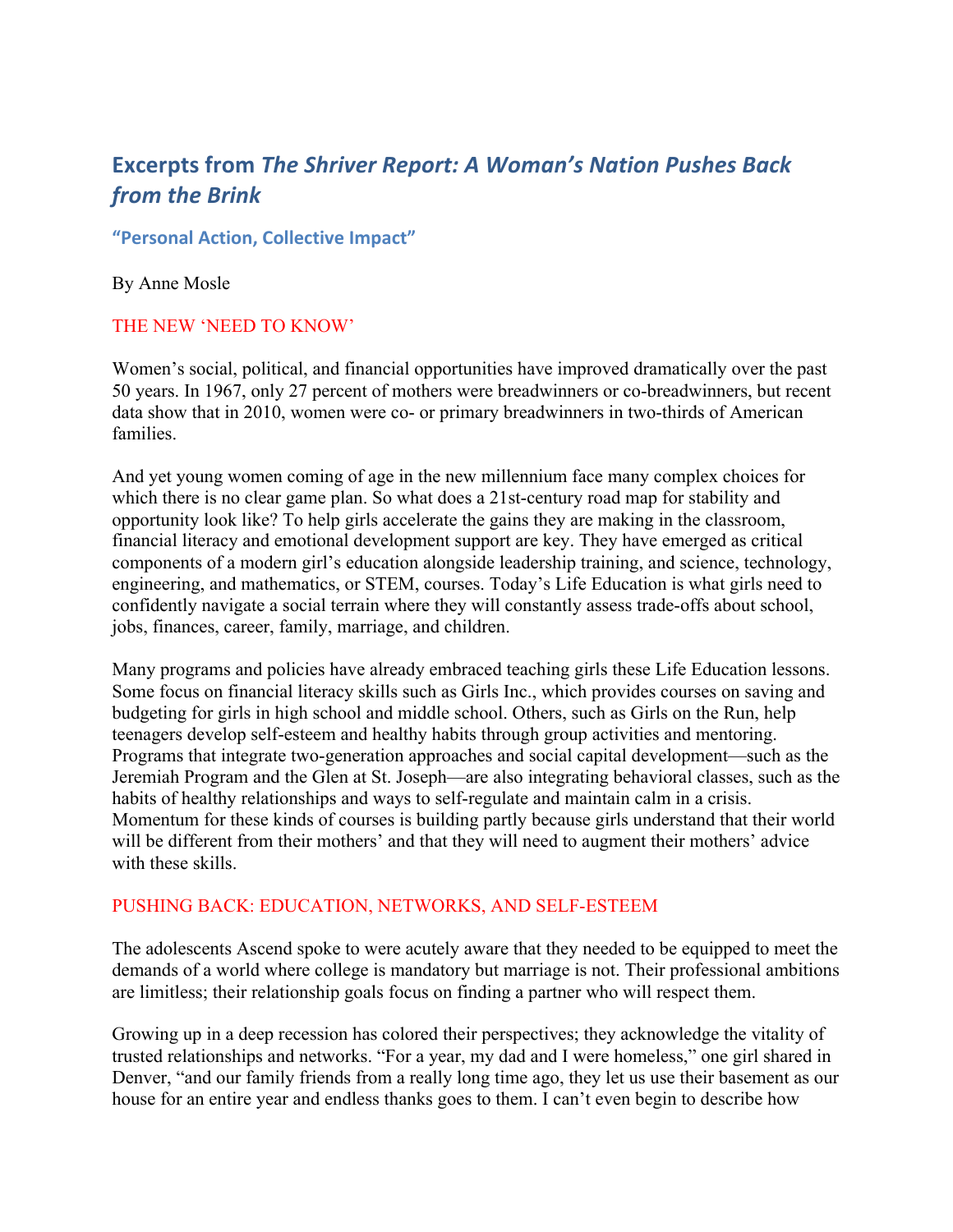lucky we were."<sup>1</sup>

Their responses generally underscored a sophistication mixed with deep anxiety: They know college is essential for a better life, but the costs are daunting. As one girl in Denver lamented, "I am going out of state to college and it's just going to be a struggle. I got a decent scholarship, but I don't know, because my sister is going next year and then [our] parents are divorced. Money is just a struggle."<sup>2</sup>

Girls also expressed a real drive for self-reliance, but a worrying conviction that they are their own greatest liabilities. "I am positive about my future, but you know, there is always still that fear in the back of my mind that I am just going to fail," one girl shared. "You know everybody has that. Especially once you graduate."<sup>3</sup>

Mothers thought self-reliance and independence would equip their daughters for success in the world and even inoculate them from future struggles. As a Chicago mother put it, "Be smart, strong, independent, and not naïve."<sup>4</sup> Both mothers and girls valued respect in their relationships. The sentiment from a Richmond mom was underscored in our conversations with teen girls: "If it's not healthy, if it's hindering, it doesn't need to be a relationship."5

# 21ST-CENTURY LIFE EDUCATION: MAPPING NEW ROADS TO SUCCESS

From their advice, responses, and thoughts, four powerful ways emerged to prepare young girls and boys to create a life of stability and security.

# 1. Develop confidence, self-reliance, and healthy relationships

*What if your anxieties about the future disappeared? "I would be unstoppable."6*

# *What they told us they need*

Voices for Two-Generation Success found that girls identify confidence and self-reliance as core values. Being independent is important; surviving on one's own is an aspirational goal. Respect in relationships is also a clear, if sometimes elusive, goal of our focus group participants. Both boys and girls cite respect, honesty, trust, and communication as elements that must be present in a healthy relationship.

The mothers we talked to are actively teaching their sons to respect women and advising their daughters to respect themselves. As one Richmond mom said, "If people don't respect you, you are going to get walked all over."<sup>7</sup>

Girls believe that they are in control of their own futures, and that they are the key to their own success. The best advice they say they have received is variations on a similar theme: Believe in yourself, never give up, and be true to yourself.

#### *The app they designed for themselves*

"A mirror so that the person using it would have to type in positive things about themselves either physically or mentally each day, something they like about themselves. You set it to tell you something positive about yourself in timed intervals or when you feel bad about yourself. It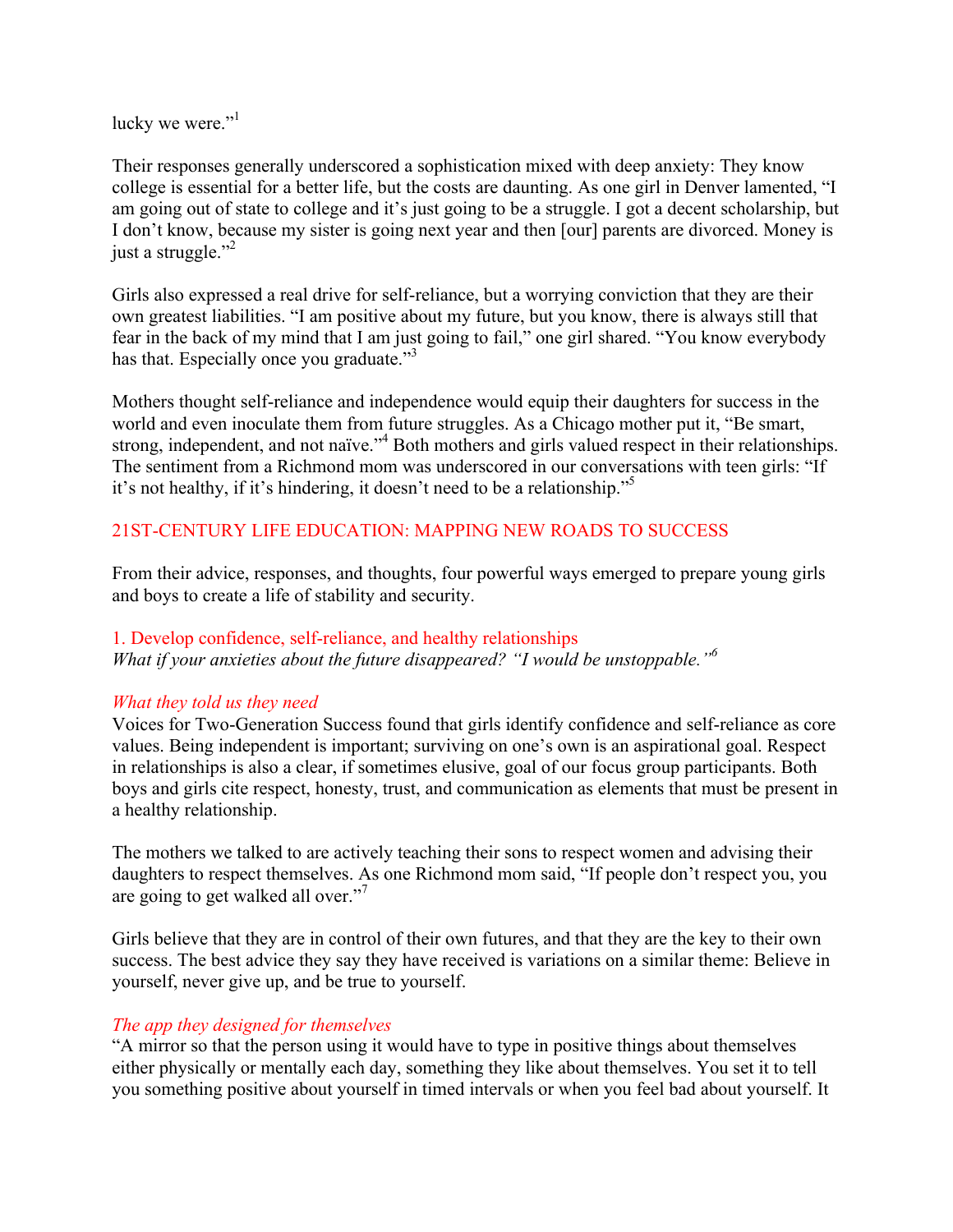would make the person using it provide a self-esteem boost coming from themselves."<sup>8</sup>

#### *Solutions to tap*

Confidence is clearly a skill girls told us they want and need to persist against daunting challenges. Innovative programs are integrating confidence-boosting activities into their approaches. As mentioned earlier, through Girls on the Run, a nonprofit program with chapters across the country, girls in elementary and middle school participate in afterschool running groups that integrate team-building and life coaching.<sup>9</sup> The mission of the organization, which started in 1996, is to "inspire girls to be joyful, healthy, and confident using a fun, experiencebased curriculum which creatively integrates running."

Conversations to better understand how to have healthy relationships—with oneself and with others—are also at the heart of Start Strong, a partnership between Futures Without Violence and the Robert Wood Johnson Foundation.<sup>10</sup> The program operates in 11 communities across the country, teaching girls and boys in middle school about healthy relationships in order to stop dating violence and abuse before it starts.

Elsewhere, two-generation programs that include lessons on confidence building, such as Eveline's Sunshine Cottage in Amarillo, Texas—where young mothers live together with their children and participate in parenting groups and self-esteem workshops—have seen their moms flourish.<sup>11</sup> In Oregon, The National Crittenton Foundation spearheads a national empowerment program for young women who have experienced significant trauma and abuse to "thrive, build skills, break destructive cycles, and become powerful agents of personal and social change."<sup>12</sup> Within the support of the foundation, many of these women have testified everywhere from the halls of Congress to their local city council meeting to push for better mental health and economic policies.

# 2. Get as much education as you can

*"Because nowadays you need really a college education to have a steady job that could support you."<sup>13</sup>*

# *What they told us they need*

Young people believe education is essential for success. The more you have, the better your chances are of succeeding. College is a key goal. While they are aware of family members who have jobs or careers without having gone to college, they also know that *not* having a college degree is a barrier to achieving their dreams.

Girls and boys are optimistic about their futures, yet they all share a common worry: successfully managing the academic and financial demands of college. They are acutely aware of how expensive a college education is and how student loans can lead to high debt. As policymakers debate the necessity of liberal arts education versus more skill- and industry-specific education, teens shared their observations about classmates who are tracked for college and those who clearly are not. Anxious about the need to watch their wallets and balance their time, teens wanted tools to help them manage both. They know that to get into college, they will have to do well in high school—and to finish college, they need a plan to pay for it.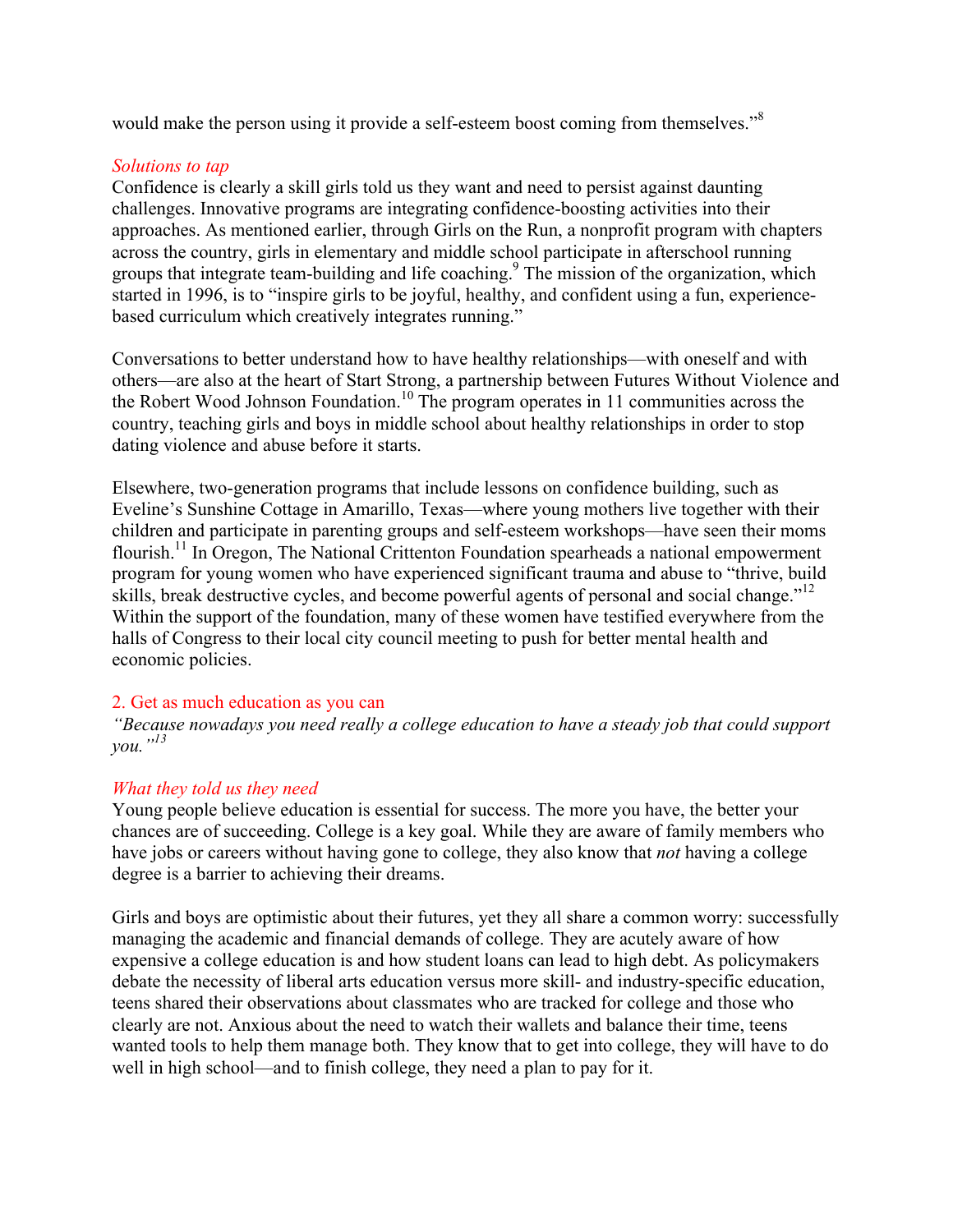#### *The app they designed for themselves*

"A timekeeper based on activities, services, and projects that is also an electronic logbook based on income and expenses. It could help with keeping track of finances and making sure you're on task time-wise. It would give you key information about your financial strengths and weaknesses and how you can improve spending money and time."<sup>14</sup>

#### *Solutions to tap*

Making sure girls understand what it takes to go beyond high school and the impact that postsecondary education will have on their earnings potential is central to Life Ed. We can learn from the success of organizations such as the American Association of University Women, or AAUW, a 130-year-old national grassroots organization that has been empowering young women to succeed through a range of programs, including campus leadership trainings and STEM initiatives. AAUW has developed courses that encourage more girls to pursue science and technology careers, such as Tech Trek and Tech Savvy. These courses aim to break down stereotypes surrounding these traditionally male-dominated fields and teach girls that intellectual skills grow over time, regardless of gender.<sup>15</sup>

Other programs use technology to connect directly to girls' aspirations, such as Career Girls, an organization dedicated to providing young girls of all income levels and ethnic backgrounds with the academic tools and support they need to achieve their professional aspirations. The program does this by providing "real-world" context for a teenager's academic studies, specifically through videotaped interviews with positive female role models and a comprehensive collection of easy-to-follow educational resources, all available on the organization's website.

Young single mothers will need even more support, and we have seen in the two-generation programs we have studied that this type of educational support yields benefits for mother and child. For young single mothers in their teens and early 20s, the Higher Education Alliance of Advocates for Students with Children—which grew out of Endicott College's Keys to Degrees program—is a two-generation organization that helps young parents stay in school by promoting supportive housing and early childhood education on college campuses around the country.<sup>16</sup> These kinds of advocacy organizations are vital to helping young people manage the complexity of college, whether they are struggling to support a family and earn a degree, or simply trying to pay for each semester as they progress through school.

#### 3. Seek mentors and tap networks

*"My field hockey coach is amazing; I don't know what I would do without her. I definitely look up to my coach 24/7."<sup>17</sup>*

#### *What they told us they need*

The younger and older girls and boys describe narrow support networks consisting of friends, parents, or siblings, and an occasional friend's parent. Teachers and guidance counselors are essential anchors for young people, and some return to former teachers for advice and support as they get older. As girls increase their participation in sports, coaches also emerge as a critical source of motivation and encouragement. Girls and boys recognize that cultivating trusted relationships—with teachers, coaches, and even community leaders—means having an ear to listen and a shoulder to lean on.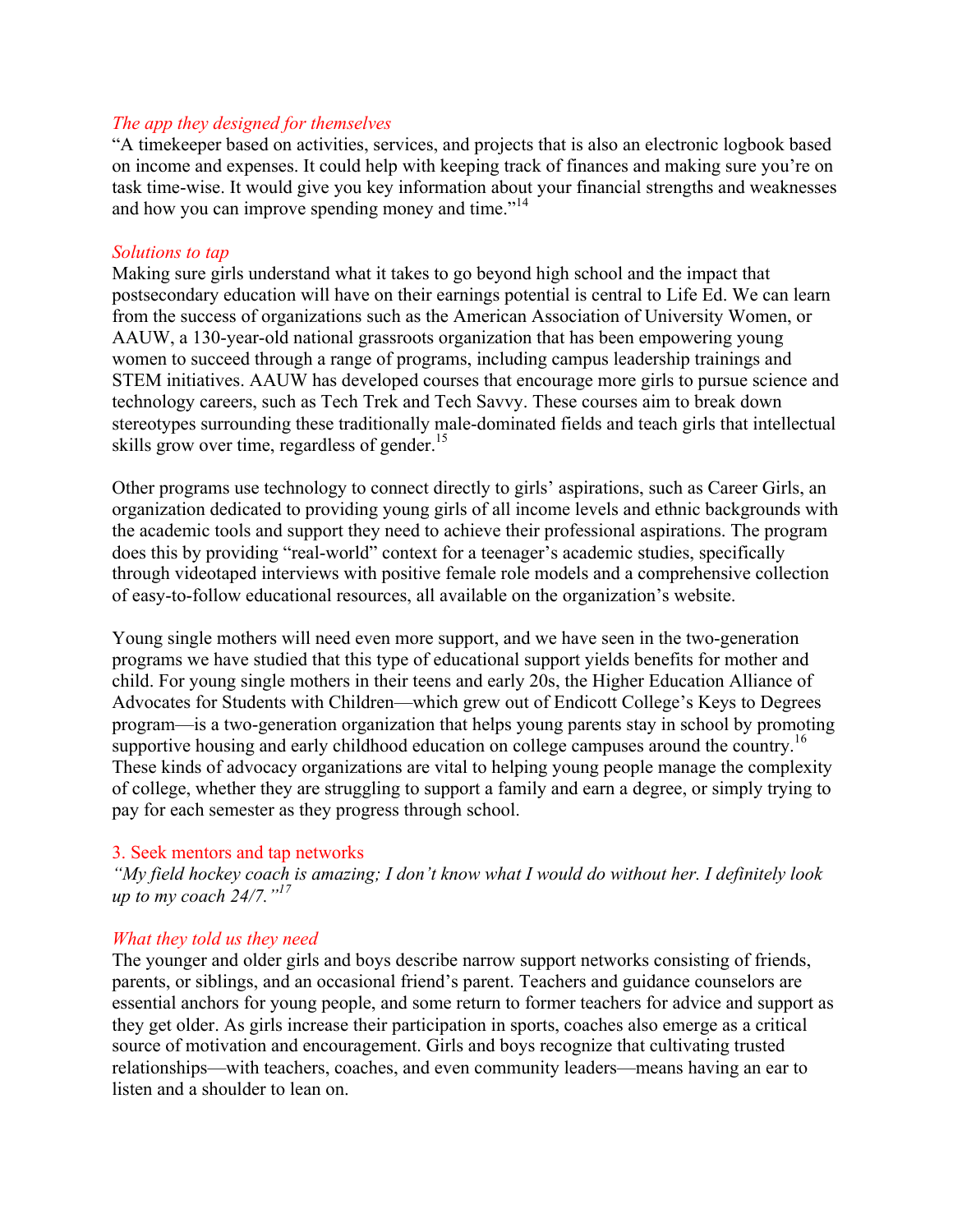#### *The app they designed for themselves*

"An app where you could tell it your problems; it can be anonymous. People can comment on it and not sugarcoat anything but just give you the best advice for that situation. You would use it whenever you have an issue where you can't really talk to anyone about it. It could help you get through issues and problems whenever you get stuck."<sup>18</sup>

#### *Solutions to tap*

Research has shown the powerful impact that mentors can have on young people, particularly when those mentors help their mentee to effectively cope with difficulties and express optimism and confidence about their lives.<sup>19</sup>

The nonprofit Urban Alliance applies this lesson, providing urban young adults with mentors and resources to build their potential through professional careers and higher education. Since 1996, Urban Alliance has served more than 1,200 youth in a year-round internship program, partnering with more than 100 local businesses, and it has developed a curriculum that has been shared with more than 15,000 youth through workshops in the community. The curriculum covers business etiquette and issues, including résumé writing, phone skills, and conflict resolution.<sup>20</sup>

Programs that introduce young women to leaders can provide teenage girls with needed mentors for their educational success and emotional well-being—and jump-start their networks and budding social capital.

The Links, Incorporated, is a women's volunteer service organization committed to enriching, sustaining, and ensuring the cultural and economic survival of African Americans. With more than 270 chapters, it sponsors a range of programs that systemically provide support for economic mobility.<sup>21</sup> One program encourages members to work with community college students to provide them with mentoring, academic coaching, and other services needed so that they can transfer to one of the historically black colleges and universities to earn a bachelor's degree.

The founders of Girls Write Now, or GWN, developed a creative writing tutorial program featuring prominent journalists and professionals as volunteers for at-risk high school girls in public schools throughout New York City.<sup>22</sup> With academic support, mentoring, and writing lessons, "100% of GWN's seniors graduate and move on to college—bringing with them portfolios, awards, scholarships, new skills, and a sense of confidence.<sup> $23$ </sup>

#### 4. Become market and money savvy

*"Saving up. Every time you say you want to go to the movies, you can take that money that you were going to spend and put it in the bank."24*

#### *What they told us they need*

Teenagers have spent their adolescence watching their parents—single, married, or in the midst of divorce—struggling with the impact and fallout of the Great Recession. They know how easy it is to find oneself on the precipice of financial instability, and they are determined to build security for themselves and their families.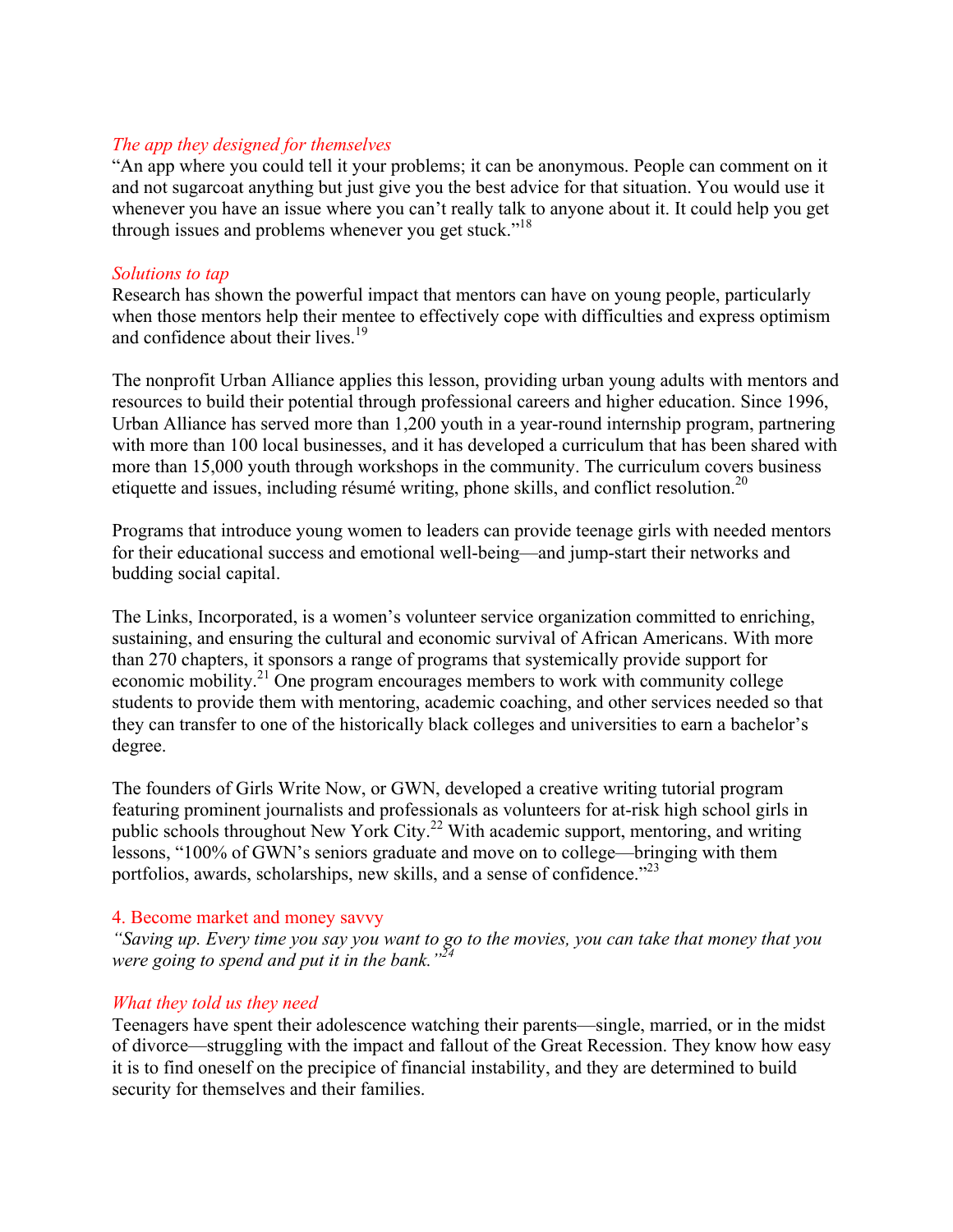But those paths lack clear maps: Teenage girls say they are anxious about their ability to make smart financial decisions and need better guidance on how to save, borrow, and negotiate more strategically. They are afraid of mistakes and ending up in debt. While meeting the financial challenge of college without going into debt is one reason why financial literacy and a deeper understanding of money management surfaced loud and clear, girls also voiced a desire to learn how to handle money so that they can be on their own, pay for groceries, buy a car, and be able to budget as an adult. Girls also noted the need to choose and prepare for careers that offered good pay and advancement opportunities.

#### *The app they designed for themselves*

"This app would let you decide on a job and tell you what that job would pay you so you can then determine how much you would need for bills, like monthly rent and groceries. It would help you understand how much money you would need to live and the cost of things you need for living. It would teach you what you needed for your future."<sup>25</sup>

#### *Solutions to tap*

Better understanding of how to save and manage debt is essential knowledge for girls, but so too is the confidence to control one's own money and, someday, others' money as corporate leaders or small business owners.

The Girl Scout Research Institute conducted a nationwide survey of girls ages 8 to 17 in 2012 and found that only 12 percent of young girls feel "very confident" when it comes to making financial decisions. The Girl Scouts has strategies, including a Financial Literacy Badge and curriculum, to help girls develop money management skills for themselves and others. Its decades-old Girl Scout Cookie Program, the largest girl-led business in the world, now includes business ethics lessons, goal setting, and people skills courses.<sup>26</sup> Encouraging girls to develop entrepreneurial drive, the Girl Scouts also teaches "group money-earning" strategies, including developing car wash and pet-sitting businesses, and has an online video series for girls called "It's Your Business—Run It!"

There are other innovations to build on for financial lessons in a Life Ed curriculum: For instance, at Girls Inc., the "Economic Literacy" curriculum includes dynamic workshops such as "She's on the Money!" and "Equal Earners, Savvy Spenders," which arm young girls with vital financial skills early, such as saving, market investing, and entrepreneurship.<sup>27</sup> And Jump\$tart, a national advocacy organization that trains teachers how to teach smart money habits to students from kindergarten through high school, hosts conferences on such important issues as identity theft and debt management. $28$ 

As we have seen in programs that focus on the whole family—such as FUEL Education, $^{29}$  which promotes savings circles and accounts to help high school students and their families to prepare for college and emergencies—a better understanding of finances, budgets, and how to use existing economic supports to meet their family's needs is essential if a young person is going to push back from the brink.

Life Ed can be the link to building a stronger future. As we listen to young women, we also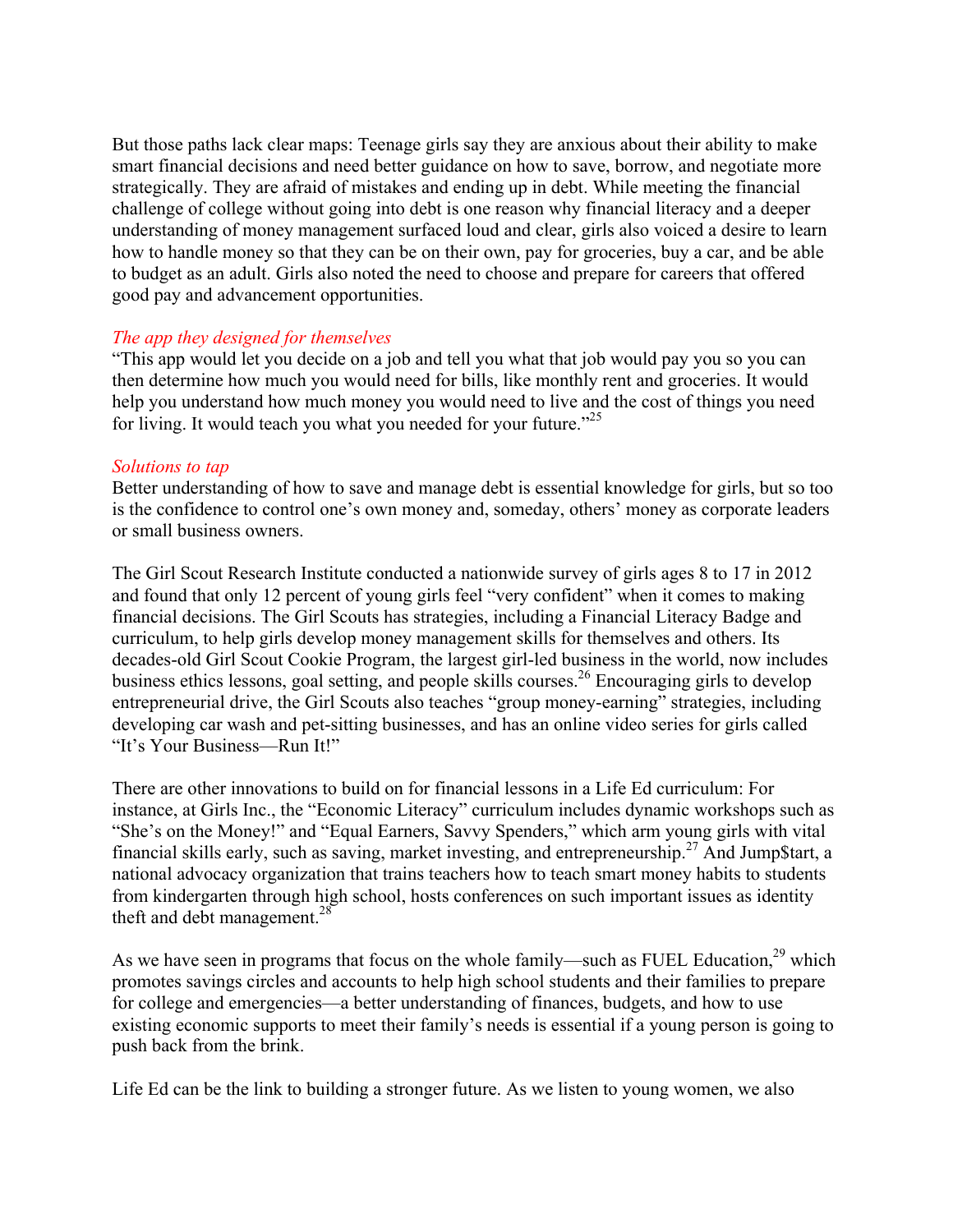understand more clearly the possibilities and the potential pitfalls of positioning the next generation to thrive. The app ideas that teenagers brainstormed are not simply smart tools for smartphones—they represent the needs of a generation of young people who are not being equipped with the tools, ideas, and practical information to help them navigate the challenges and choices presented to them in the modern world.

#### **ENDNOTES**

 

<sup>1</sup> See National Women's Law Center, "NWLC Analysis of 2012 Census Poverty Data," available at http://www.nwlc.org/nwlc-analysis-2012-census-poverty-data.

<sup>2</sup> See U.S. Census Bureau, "Income, Poverty, and Health Insurance Coverage: 2012" (2013), available at http://www.census.gov/newsroom/releases/pdf/20130917\_ipslides.pdf.

<sup>3</sup> Lake Research Partners and Chesapeake Beach Consulting, "Voices for Two-Generation Success: Seeking Stable Futures" (2013), available at

http://www.insidehighered.com/sites/default/server\_files/files/Ascend%20Lake%20Research%20Voices%20for%20 Two-Generation%20Success.pdf.

<sup>4</sup> Timothy Casey and Laurie Maldonado, "Worst Off – Single-Parent Families in the United States: A Cross-National Comparison of Single Parenthood in the U.S. and Sixteen Other High-Income Countries" (New York: Legal Momentum, 2012), available at http://www.legalmomentum.org/sites/default/files/reports/worst-off-singleparent.pdf.

<sup>5</sup> See "The Heckman Equation" details and materials available at http://www.heckmanequation.org. See also Rob Grunewald and Arthur J. Rolnick, "Early Childhood Development: Economic Development with a High Public Return" (Minneapolis: Federal Reserve Bank of Minneapolis, 2003), available at http.//www.minneapolisfed.org/publications\_papers/pub\_display.cfm?id=3832.

<sup>6</sup> Tom Hertz, "Understanding Mobility in America" (Washington: Center for American Progress, 2006), available at http://www.americanprogress.org/kf/hertz\_mobility\_analysis.pdf.

<sup>7</sup> Lake Research Partners and Chesapeake Beach Consulting, "Voices for Two-Generation Success: Seeking Stable Futures."

<sup>8</sup> Teresa Eckrich Sommer and others, "Early Childhood Education centers and Mothers' Postsecondary Attainment: A New Conceptual Framework for a Dual-Generation Education Intervention" (New York: Teachers College Record, 2012); Sara Goldrick-Rab, Julie Minikel-Lacocque, and Peter Kinsley, "Managing to Make It: The College Trajectories of Traditional-age Students with Children." Working Paper 1 (University of Wisconsin-Madison, 2011).

<sup>9</sup> See, for example, Sandra Lawson, "Women Hold Up Half the Sky." Global Economics Paper No. 164 (Goldman Sachs Economic Research, 2008), available at http://www.goldmansachs.com/our-thinking/focus-on/investing-inwomen/bios-pdfs/women-half-sky-pdf.pdf.

<sup>10</sup> Lake Research Partners and Chesapeake Beach Consulting, "Voices for Two-Generation Success: Seeking Stable Futures."

 $11$  Ibid.

<sup>12</sup> Ascend at the Aspen Institute, "Two Generations, One Future" (2012), available at http://ascend.aspeninstitute.org/resources/two-generations-one-future.